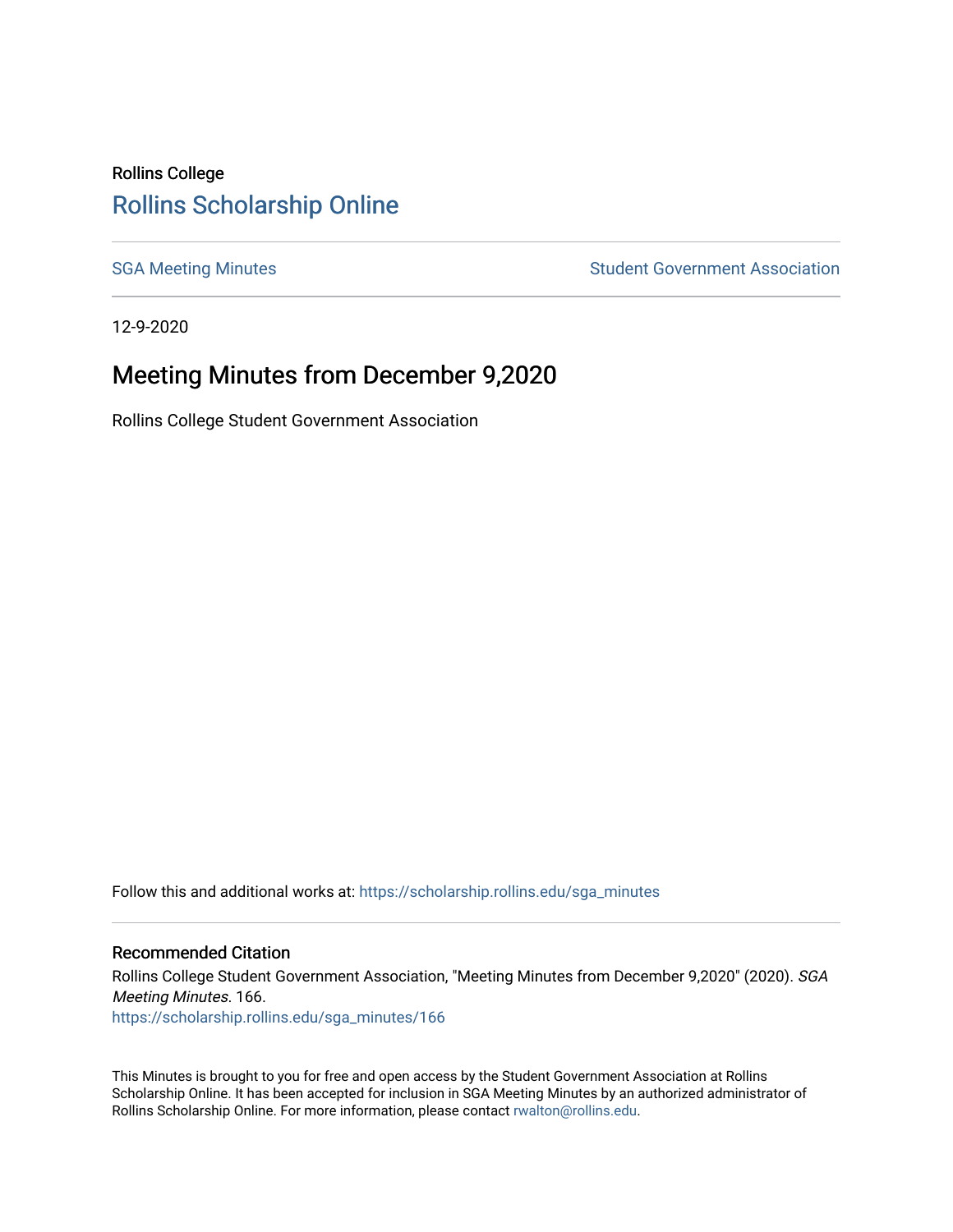

The regular weekly meeting of the Rollins College Student Government Association was held on December 9<sup>th</sup>, 2020 2020, at 7:00pm, at Rollins College via WebEx. The minutes of the previous meeting were read and approved as correct after vote by Senate.

- **I. Call to Order**
- **II. Roll Call**
- **III. Welcome**
- **IV. Approval of Minutes**
	- Approved without objection
- **V. Speakers**
	- None
- **VI. Executive Reports**
	- A. President
		- The Executive Board Public Relations Chair position has opened up
			- If interested get in conact with Manny
	- B. Vice President
		- 5 legislations tonight
		- Good luck with finals
	- C. Chief Justice
		- Judicial Board will be emailing all Senators for updates on their legislation
			- Please respond by midnight on December 30th
			- Responses will be put into the public record
	- D. Academic Affairs
		- Good luck on finals
		- Make sure to complete Course Evaluations by Sunday night in order to see your final grades
	- E. Internal Relations
		- Sara is out sick, Kyle will be responsible for taking minutes tonight
		- 5 pieces of legislation
	- F. Public Relations
		- Position Vacant
	- G. Events
		- Represented SGA at a rexlation station
		- Elf drive in move event on Friday on the top of Rollins Garage
			- Starting at 6pm
			- Snacks, giveaways
			- Walk ups will be limited due to COVID
	- H. Finance
	- No report
	- I. Student Life
		- No report
	- J. Diversity and Inclusion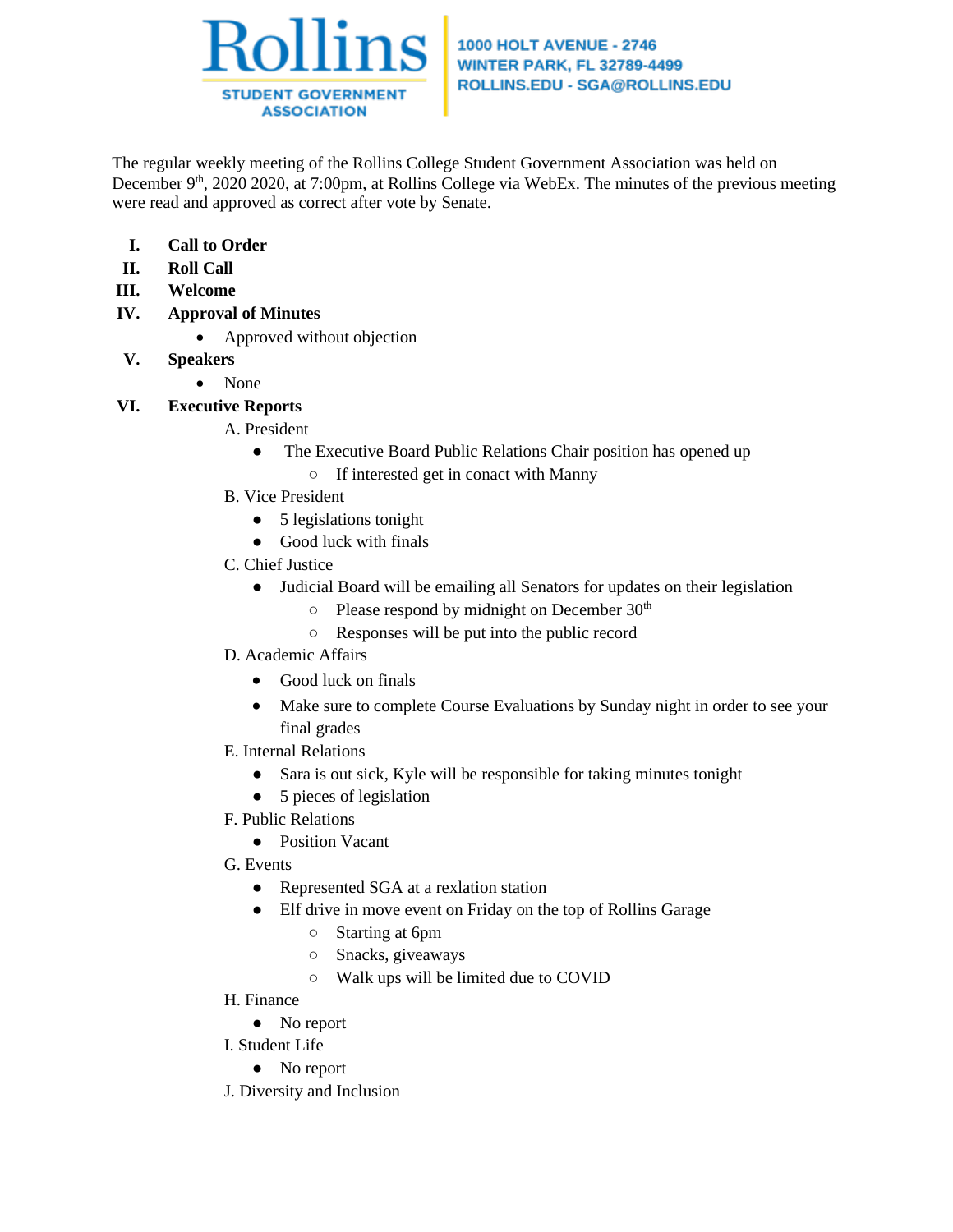- Setting Diversity Fair on a Friday during the las three weeks of Feburary
- If a part of an identity student organization make sure to reach out to Nourhan

### K. Attorney General

- No report
- L. President Pro Tempore
	- No report
- M. Advisors
	- If interested in the PR Chair position submit it by 5pm ET tomorrow 12/10

#### **VII. Organizational Senator Reports**

- A. Center for Leadership & Community Engagement (CLCE)
	- Two immersions in the first weeks of Janurary when we come back
- B. Center for Career & Life Planning (CCLP)
	- No report
- C. Wellness
	- Thanking those who showed up to the relaxaztion station
- D. Accessibility
	- Writing proposal for an infusion grant to create a week on campus about disabilities and potentially having campus speakers
- E. Fraternity & Sorority Life (FSL)
	- FSL is having trouble with soroity recruitment
- F. Residential Life and Explorations (RLE)
	- RLE x SGA Art competition is now up and taking submissions
	- Make sure to follow the instagram account @rollins.artcompetition
- G. LGBTQ+ Advocacy
	- No report
- H. Student Media
	- No report
- I. International Affairs
	- Currently a survey out for international students
	- Timeline extended til after Winter Break
	- Will meet with the Dean about creating a space for international students and other things sponsored by Rollins to support our international student population
- J. Student Athlete Advisory
	- No report
- K. Sustainability
	- No report
- L. Campus Safety and Security
	- No report
- M. Institutional Advancement
	- No report
- N. Holt Graduate Programs
	- Meet with the faculty of the Holt Graduate Program
		- o They meet once a month
- O. External and Competitive Scholarships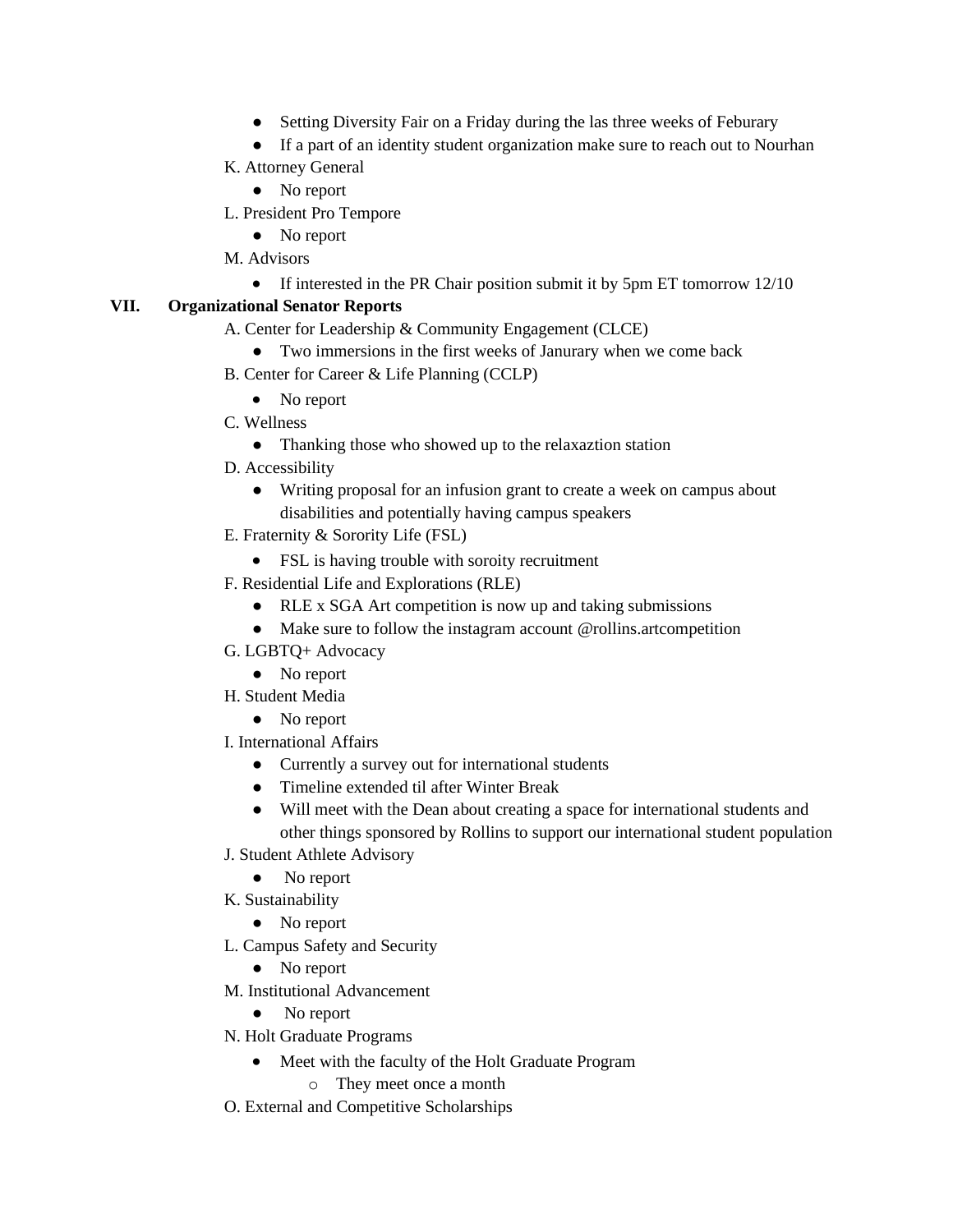• No report

#### **VIII. Ad-hoc Committees**

- Constitutional Revision
	- **i.** No report
- COVID Committee
	- **i.** Hannah appointed as chair
	- **ii.** Wants to meet with all the committee members
		- 1. Shouldn't last longer than 30 minutes

### **IX. Open Forum**

• None

### **X. Old Business**

- Remaining Senator Positions
	- **i.** Junior Class Senator
		- **1.** No nominees
	- **ii.** Holt Senator
		- **1.** Nominee from the floor: Marybelle Doe

### **2. Result: Marybelle Doe elected**

#### **XI. New Business**

- Legislation 2021.XX: Financial Planning Act
	- **i.** Sponsor(s): Savannah Brito, Kevin Perez, Lia Morilla
	- **ii.** Issue Addressed: Student financial transperancy and comphrension
	- iii. Result: Passed as proposed
- Legislation 2021.XX: The Rollins Sustainability Act
	- **i.** Sponsor(s): Bobby Sena, Charlie Lin
	- ii. Issue Addressed: Creating space on campus for local Florida flora
	- **iii.** Result: Passed as proposed
- Legislation 2021.XX: Social Media and Student Body Representation Act
	- **i.** Sponsor(s): Charlie Lin, Christian Mahlstedt
	- **ii.** Issue Addressed: Receiving student feedback via social media
	- **iii.** Result:
		- 1. Amendment: Add Clause 6 as follows:
			- a. (6) "The responsibilities of posting once a month or finding material to post once a month will be designated to the public relations chair position."
			- b. Result: Amendment Adopted
		- 2. Amendment: Revise Clause 1 to read as follows:
			- a. (1) "Once a month polls will be posted to any and all Rollins College SGA social media accounts:"
			- b. Result: Amendment Adopted
		- 3. Amendment: Revise Clause 3 to read as follows:
			- a. "(3) At the first SGA meeting of every month, before reports from Executive Officers and Senatorial reports, a discussion will be held to discuss whether to add, modify, or delete accounts in social media sites other than Instagram;"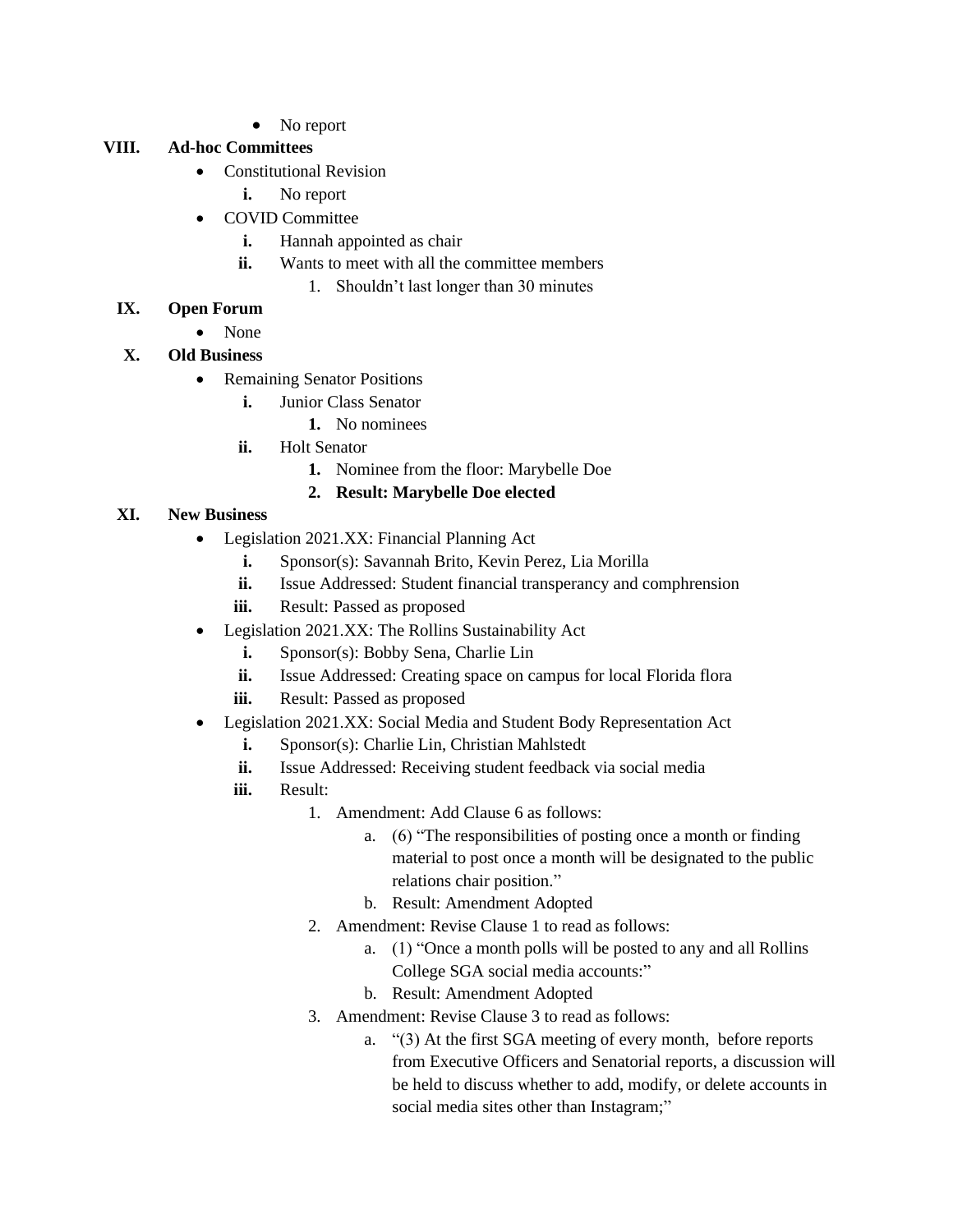- b. Result: Amendment Adopted
- 4. Amendment: Revise Clause 6 to read as follows:
	- a. "The responsibilities of posting once a month or finding material to post once a month along with structing the discussion at SGA meetings about SGA's social media will be designated to the public relations chair position."
	- b. Result: Amendment Adopted
- 5. Amedment: Strike clause 3(iii)
	- a. Removes Parler as a potential social media platform
	- b. Result: Amendment Adopted
- 6. Result: Passed as Amended
- Legislation 2021.XX: COVID-19 Committee Act Amendment
	- **i.** Sponsor(s): Christian Mahlstedt
	- ii. Issue Addressed: Amending the COVID-19 Committee Act to broaden scope
	- **iii.** Result:
		- 1. Amendment: Revise Clause 1(a)(iii) to read as follows:
			- a. "iii. Community Outreach in regards to only the Fall 2020 Semester"
			- b. Result: Amendment Adopted
		- 2. Amendment: Strike Clause 3
			- a. Clause to remove requirements for community outreach and voluteering requirements believed unconstitutional
			- b. Result: Amendment Adopted
		- 3. Result: Passed as Amended
- Legislation 2021.XX: COVID-19 Safety Act
	- **i.** Sponsor(s): John Gabriel, Kyla Snow, Duston Gagliano
	- **ii.** Issue Addressed: Requiring all students to receive a negative COVID-19 test before returning to campus in Spring 2021
	- **iii.** Result:
		- 1. Amendment: Revise Clause 1 to read as follows
			- a. "Encourage the Rollins Wellness Center and Rollins College Administration to require ALL on-campus and in-person faculty, staff, commuter students, and residential students to have a negative COVID-19 test before returning to Rollins for the Spring 2021 semester by:"
			- b. Result: Amendment Adopted
		- 2. Amendment: Add Clause 2 to read as follows:
			- a. "Ammendment to add a second Clause: "Individuals who are unable to obtain a COVID test may obtain an exemption from the policy at the descretion of the Wellness Center with accurate and substantial documentation from a medical professional."
			- b. Result: Amendment Adopted
		- 3. Amendment: Add Clause 3 to read as follows: